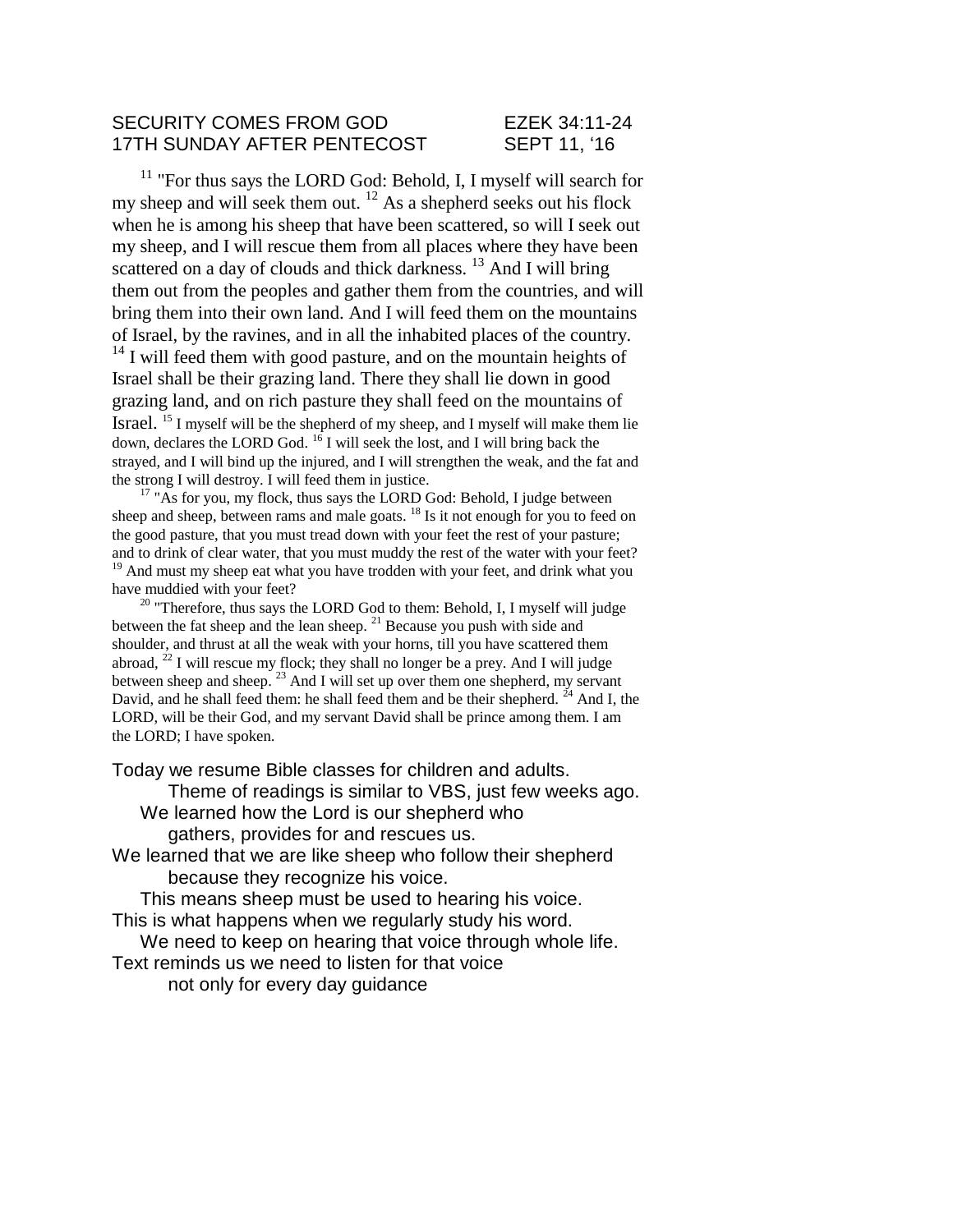but because there come times when we need to be rescued. Then especially we need to know and listen for the voice of Jesus in God's word.

## WE NEED DELIVERANCE FROM DAYS OF DARKNESS GOD SUPPLIES SECURITY AND STRENGTH THE GOOD SHEPHERD SEEKS AND SAVES US

### WE NEED DELIVERANCE FROM DAYS OF DARKNESS

and I will rescue them from all places where they have been scattered on a day of clouds and thick darkness.

 $17$  "As for you, my flock, thus says the LORD God: Behold, I judge between sheep and sheep, between rams and male goats. <sup>18</sup> Is it not enough for you to feed on the good pasture, that you must tread down with your feet the rest of your pasture; and to drink of clear water, that you must muddy the rest of the water with your feet? <sup>19</sup> And must my sheep eat what you have trodden with your feet, and drink what you have muddied with your feet?

Ezekiel is referring to a particular dark day for people of Israel, Day when clouds of smoke billowed from whole country including capital city of Jerusalem and even temple. as Babylonians from present day Iraq attacked them. He personally remembered feeling God had left them even before people of Israel were taken from homeland and scattered as refugees. Today is known as "Patriot's Day," anniversary of tragic attacks known as "9/11", dark days in our own country's history. Clouds from that day still hang over us & affect our lives. The memory can make us feel anxious and feel need for comfort and hope. Ezekiel & other prophets had pointed out that Israel's fall came came not just because they had enemies but because of failures of leaders, both political & spiritual. They had become corrupt and self serving. The powerful got what they wanted and left a muddy mess for the rest. Ezekiel said they were shepherds who didn't care for sheep. Even the priests just went through the motions.

As a result, the people themselves went astray because they had muddied the waters.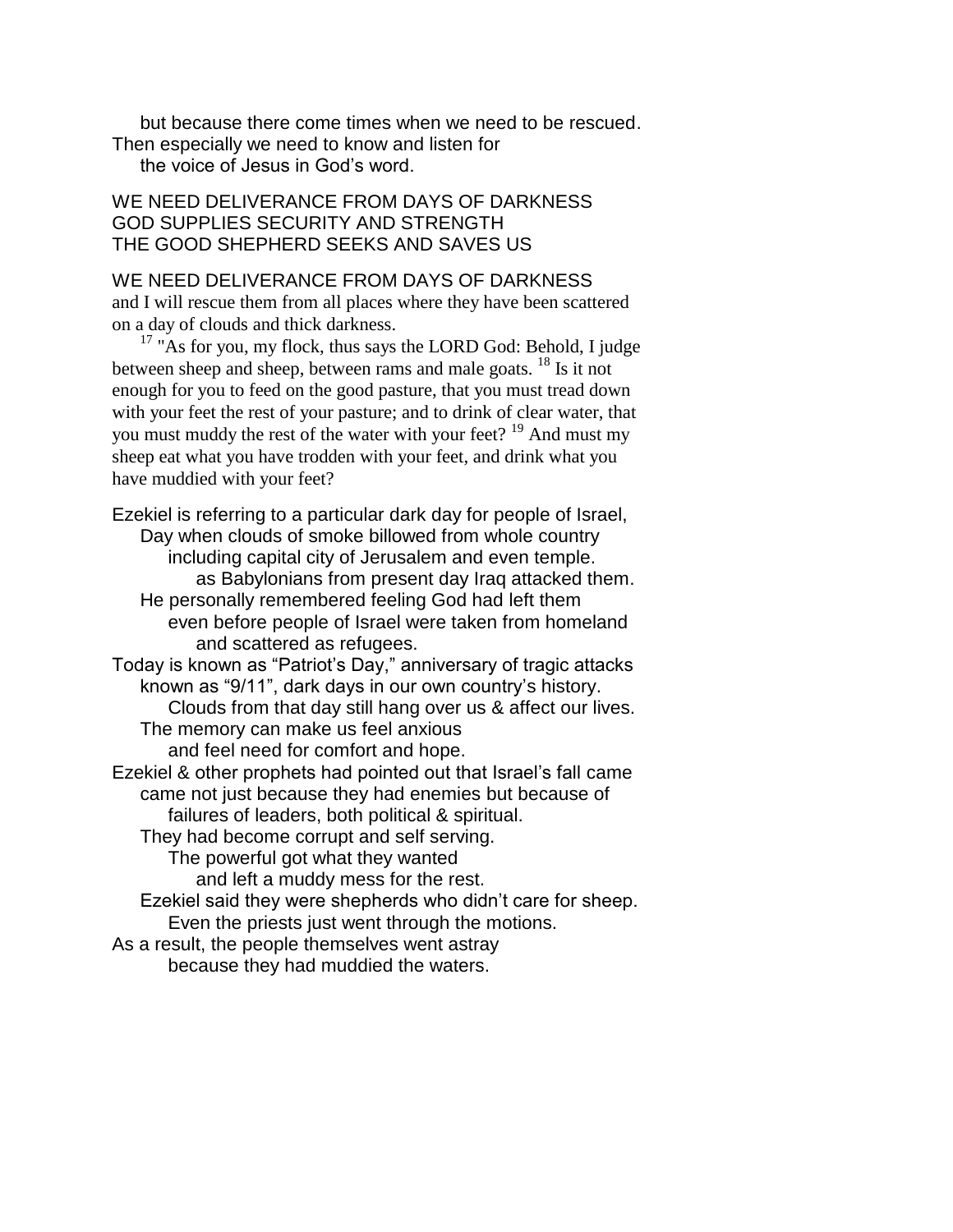It was hard to see issues clearly. People were confused about what was right and wrong, true and false So they did whatever they felt, which was selfish & immoral and if they worshipped at all worshipped a variety of gods just to hedge their bets because they felt so hopeless. Today too waters are muddied, especially spiritually & morally. Those who should be guide don't go by clear Bible teaching. Many people don't care what Bible says at all. As a result their concept of what is right is focused on a self centered notion of their own rights. As people wander like sheep in search of own personal truth behavior & even identity is based on impulsive feelings. The resulting immorality, including sexual immorality weakens the family and so weakens society as a whole and is a major factor in abuse, poverty and disease. What can we do, rely on political leaders to solve problems? Like Ezekiel, we have seen enough corruption at high levels to remind us not to rely on human leaders for ultimate help. Both they & we must acknowledge that they have their position only by the permission of God and are responsible to him. Sometimes the rich and powerful get what they want

by trampling on the needs of the rest.

In these dark days, we need the Lord to rescue gather us.

# GOD SUPPLIES SECURITY AND STRENGTH

And I will feed them on the mountains of Israel, by the ravines, and in all the inhabited places of the country.  $14$  I will feed them with good pasture, and on the mountain heights of Israel shall be their grazing land. There they shall lie down in good grazing land, and on rich pasture they shall feed on the mountains of Israel. <sup>15</sup> I myself will be the shepherd of my sheep, and I myself will make them lie down, declares the LORD God.  $^{16}$  I will seek the lost, and I will bring back the strayed, and I will bind up the injured, and I will strengthen the weak, and the fat and the strong I will destroy. I will feed them in justice.

Ezekiel is accurately predicting that God will bring Israel back from Babylonian exile to the mountains of Israel. They will again live in inhabited places with fertile lands. They will again have descendant of David as their leader.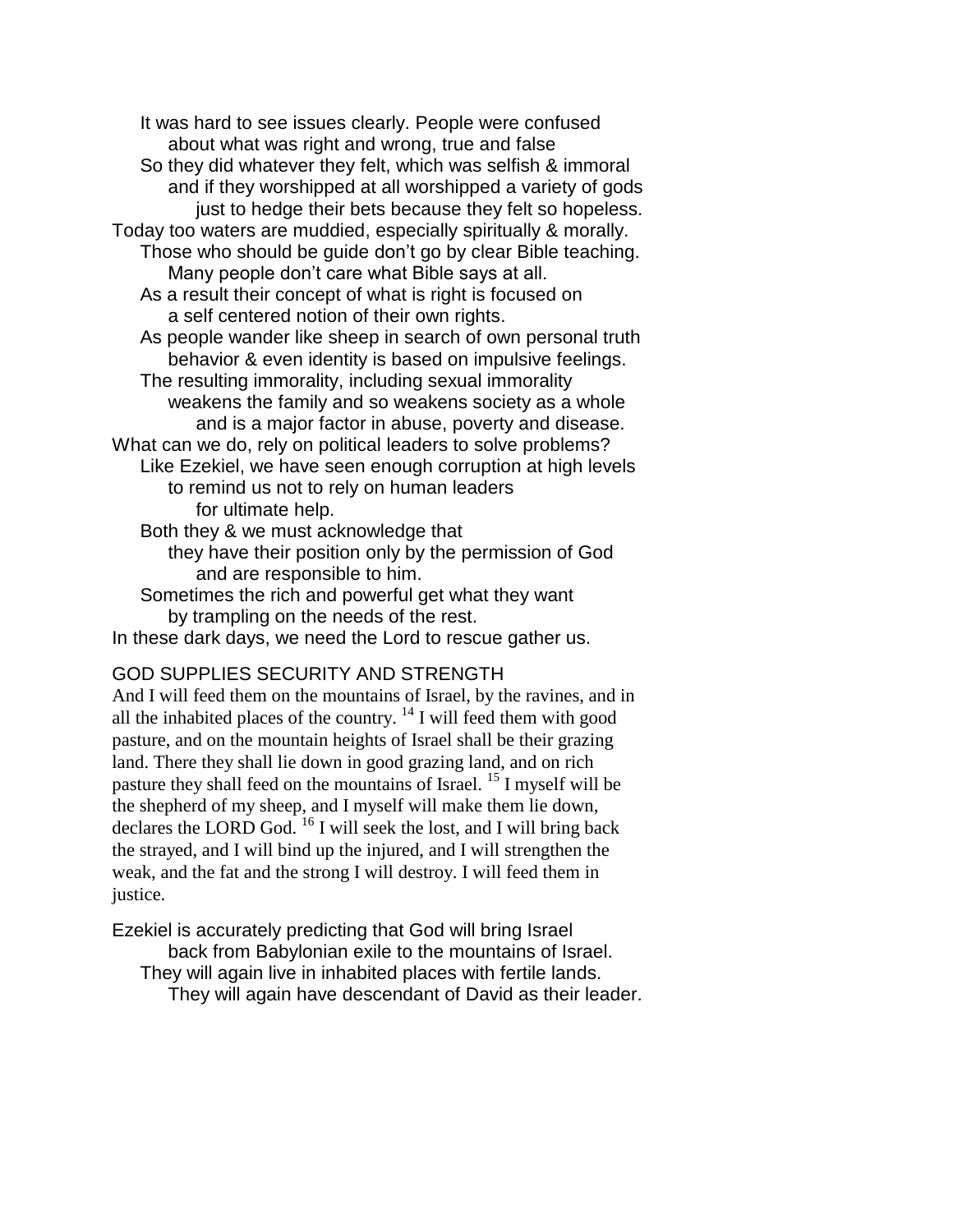But this also does not last that long. The good days will dry up. The reference to grazing on the mountain heights pictures how, when lower pastures dry up in hot seasons good pasture can still be found up in the mountains. So also, when the things we commonly rely on fail us God himself is our mountain heights. We are not exactly sheep living on grass, but what we need is comfort when threatened, guidance when confused, refreshment when weary, hope when despairing. Where do we find reliable security in day of clouds & darkness? where do we find strength to do what is needed & right? Military and industrial might are not the ultimate answer, partly because more than ever our enemies & problems are not in a particular place or thing you can see but our challenges are ideologies, ideas. More & more, as Paul recognized, our struggle is not against flesh and blood but spiritual forces in heavenly places. Only God can give us sure help and the way he does it is through his word which remains more solid than mountains and as clear as a mountain stream. Here there is comfort, as we see how God understands us and assures us he is with us. In God's word of law is guidance as the God who made us and gave us life tells us how it is to be lived. We must admit with Paul in today's epistle reading that we ourselves are among those who deserve punishment when God brings justice, but he declares us righteous instead. In God's word of gospel is refreshment when we fail & are tired as God gives us the forgiveness of sins. Here there is hope no matter what as God promises eternal salvation and everlasting life with him. This is why God continually calls and gathers us to feed on his word in worship and Bible study, not just to nibble and run off again but to fill up on it, chew on it and make it part of us. Ezekiel's picture of being fed also points us to what God does for us in the Lord's Supper Here God gathers us together and by Jesus' own words gives us forgiveness, hope and strength by giving us Jesus own body and blood.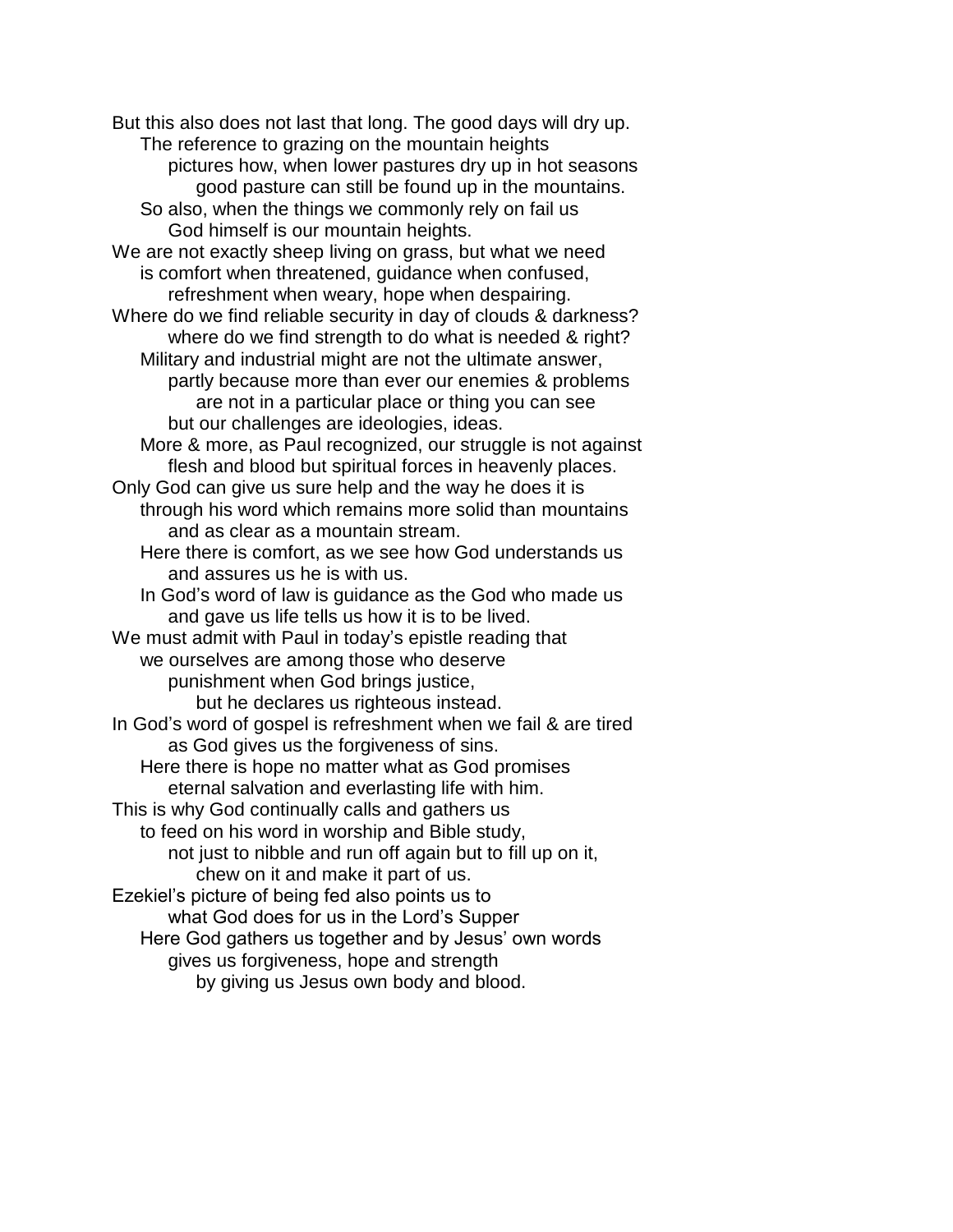This is the ultimate source

# THE GOOD SHEPHERD SEEKS AND SAVES US

 $11$  "For thus says the LORD God: Behold, I, I myself will search for my sheep and will seek them out.  $^{12}$  As a shepherd seeks out his flock when he is among his sheep that have been scattered, so will I seek out my sheep,

 $^{23}$  And I will set up over them one shepherd, my servant David, and he shall feed them: he shall feed them and be their shepherd.  $^{24}$  And I, the LORD, will be their God, and my servant David shall be prince among them. I am the LORD; I have spoken.

Basically, Ezekiel is saying God will make Israel great again, as in days of King David.

How is he going to do this? by raising David from the dead? Well, sort of.

When Peter preached at Pentecost on the Psalm in which David said he would not stay dead,

he said David was speaking prophetically about the one who was within him, so to speak, his descendant, Jesus.

This is obviously who Ezekiel is talking about when he quotes God saying, "I, I myself" will come and search for my sheep.

When Jesus describes a shepherd searching for his sheep

& says, "I am good shepherd." He identifies himself as God. This is how God saves us. He comes to us in person.

v. 12 says, he is among his sheep that have been scattered. Jesus was born & lived in midst of people

in political, social & religious turmoil.

He showed his power to help those who were suffering. He went seeking, forgiving & restoring the lost & forgotten. His clear teaching cut through religious speculation and moral confusion.

He submitted to government authority even while he lived under a higher authority

& brought people into a kingdom that is not of this world. God used both religious & government authority for his purpose as Jesus suffered and died innocently to pay for our sins.

He came to connect himself with us, our suffering & our sins, so that when he was raised again we might be connected to him, his glory and holiness, through faith.